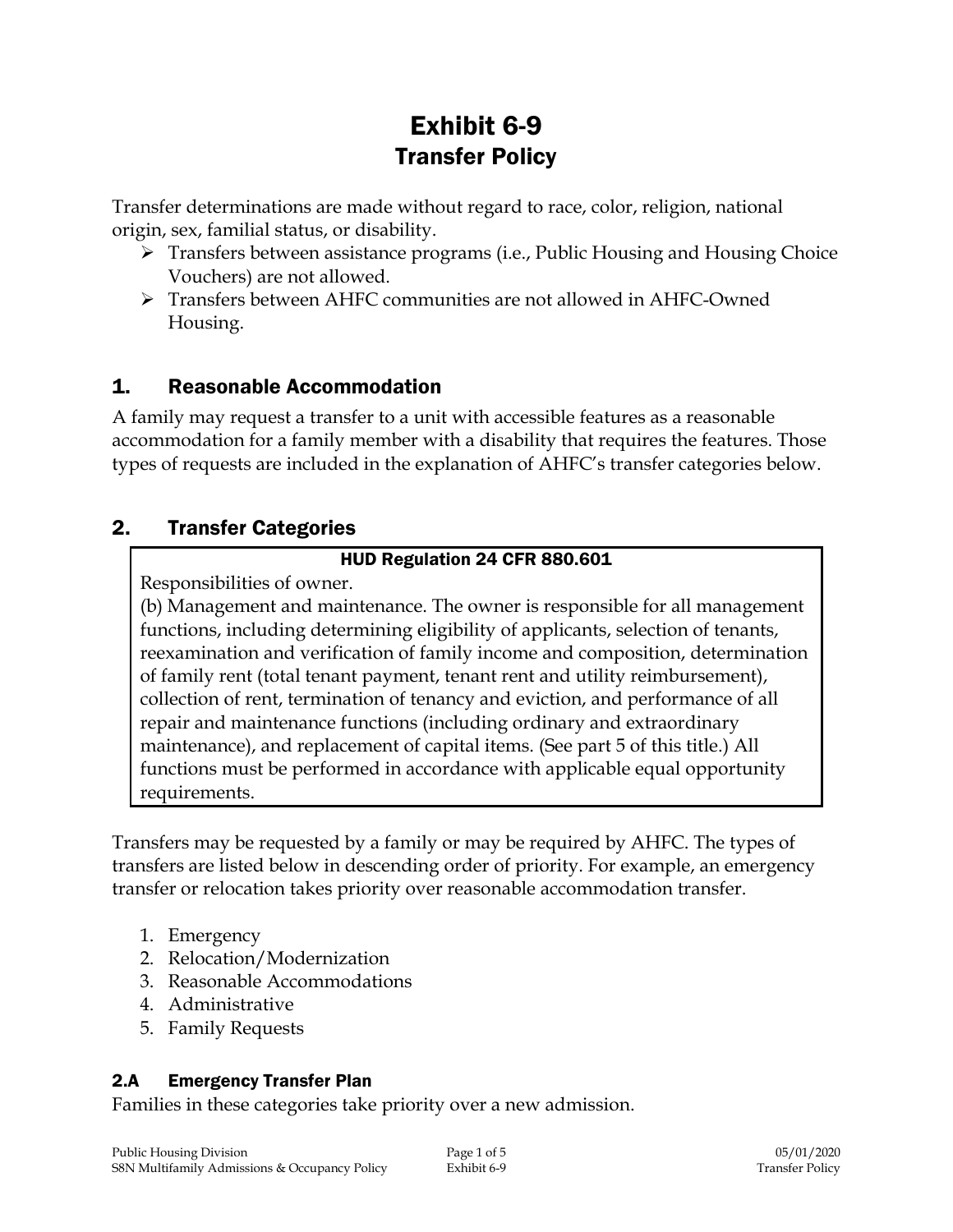## 2.A.1. Health and Safety Condition of Unit

The unit or building conditions pose an immediate threat to a family's life, health, or safety, and AHFC is unable to make repairs in less than 24 hours. Examples of emergency conditions include: a gas leak, no heat or inadequate heat in the unit during the winter, no water, toxic contamination, lead-based paint abatement, or a serious water leak.

AHFC will pay the moving expenses and basic utility hook-up fees (not including telephone or cable fees) for this transfer where responsibility for damage is not yet established. The family may choose between having AHFC contract with a moving company to provide basic moving services or receive a flat rate not to exceed \$500 for moving expenses.

If the preponderance of evidence suggests that the damages are the responsibility of the family, the family bears the cost of the move.

#### 2.A.2. Health and Safety of a Family Member

The immediate health or safety of a family member is at risk. The risk can be as a result of being a witness to a crime, being a victim of a hate crime or harassment, or being a victim of domestic violence, dating violence, sexual assault, or stalking.

The family is responsible for the costs associated with the move.

1. Crime

The family must request the transfer. Supporting documentation may be provided by a law enforcement agency, victim service provider, social worker, legal assistance provider, pastoral counselor, mental health provider, or other professional from whom the family has sought assistance. Documentation may also include court records or law enforcement records.

2. Victim of Domestic Violence

The family must request the transfer (see section 6.A of the Violence Against Women Act exhibit for regulations regarding emergency transfers). A family eligible for the protections under VAWA may:

- a) Request a transfer to the first available unit of appropriate size in the same program in that community.
- b) Request to vacate a unit without proper notice.
- c) Request that the cost of damages to a unit as a result of domestic violence in the unit be reduced.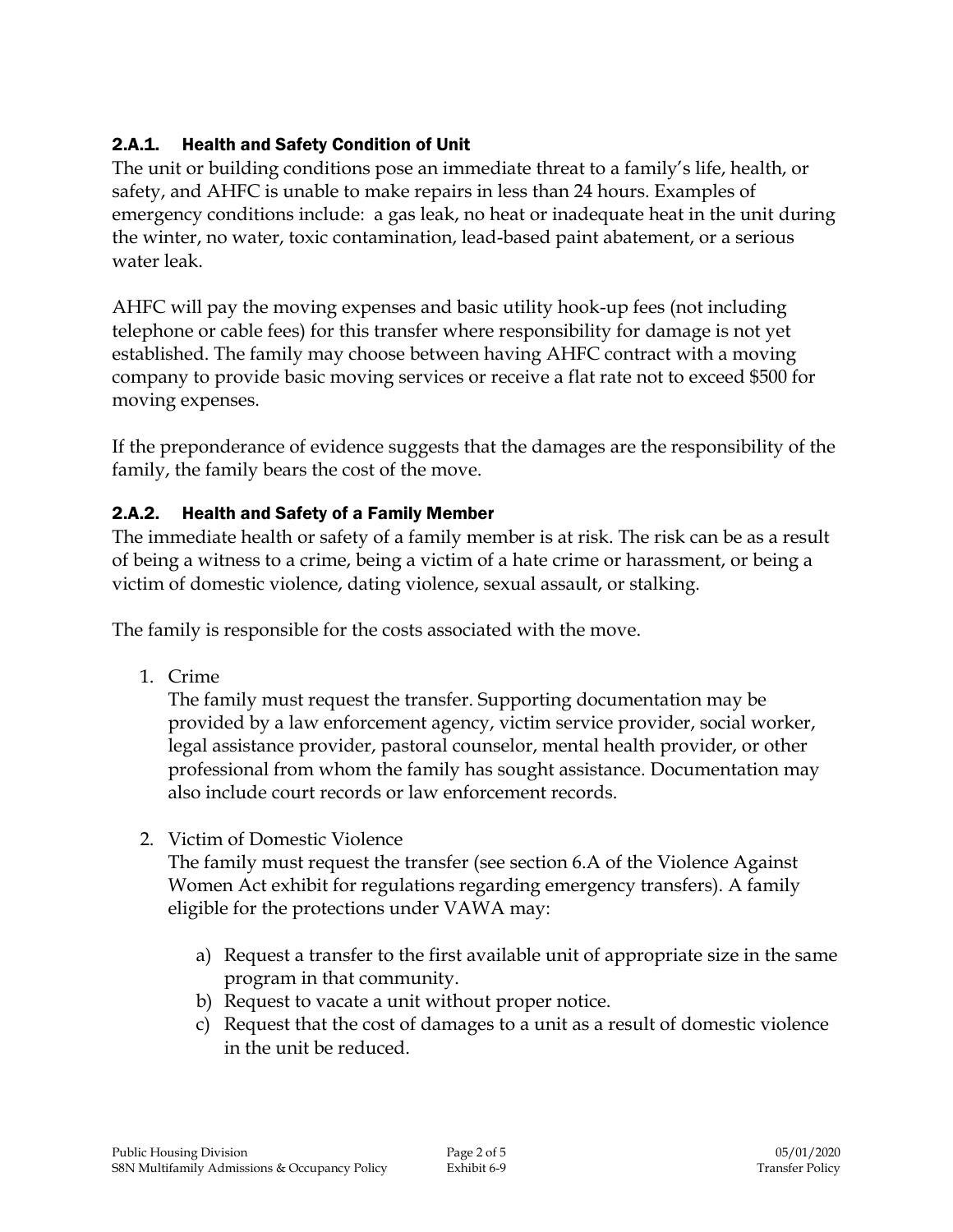#### 2.B Relocation due to Modernization

Families in this category take priority over a new admission. All HUD-assisted programs and projects are subject to the Uniform Relocation Assistance and Real Property Acquisition Policies Act. Relocation due to modernization or development is scheduled and managed in accordance with 24 CFR 42.

In these instances, the Uniform Relocation Act determines which moving expenses will be paid by the family and which expenses are paid by AHFC. Families will receive written notification regarding their rights during relocation.

#### 2.C Reasonable Accommodations

Families in this category take priority over a new admission.

## 2.C.1. Accessible Unit Offer Order

When a unit with accessible features becomes available, AHFC will offer the unit in the following order:

- 1. First, to a current tenant with disabilities who requests the accessibility features of the vacant unit who resides in a non-accessible unit within the same AMP.
- 2. Second, in Anchorage only, to a current tenant with disabilities living in a nonaccessible unit within another Anchorage AMP, who requires the unit's accessible features.
- 3. Third, if there is no current tenant who requires the accessible features of the vacant unit, to a qualified applicant from the respective waiting list who requires the features of the unit.
- 4. Fourth, if there is no qualified applicant who requires the features, to the first qualified family on the waiting list.

## 2.C.2. Moving Expenses

- 1. AHFC will pay the moving expenses and basic utility hook-up fees (not including telephone or cable fees) for an existing tenant approved to occupy a unit with accessible features as a reasonable accommodation.
- 2. AHFC will pay the moving expenses and basic utility hook-up fees (not including telephone or cable fees) to relocate an existing tenant that does not require the features from an accessible unit to a standard unit.

If AHFC is paying the moving expenses, the family may choose between having AHFC contract with a moving company to provide basic moving services or receive a flat rate not to exceed \$500 for moving expenses.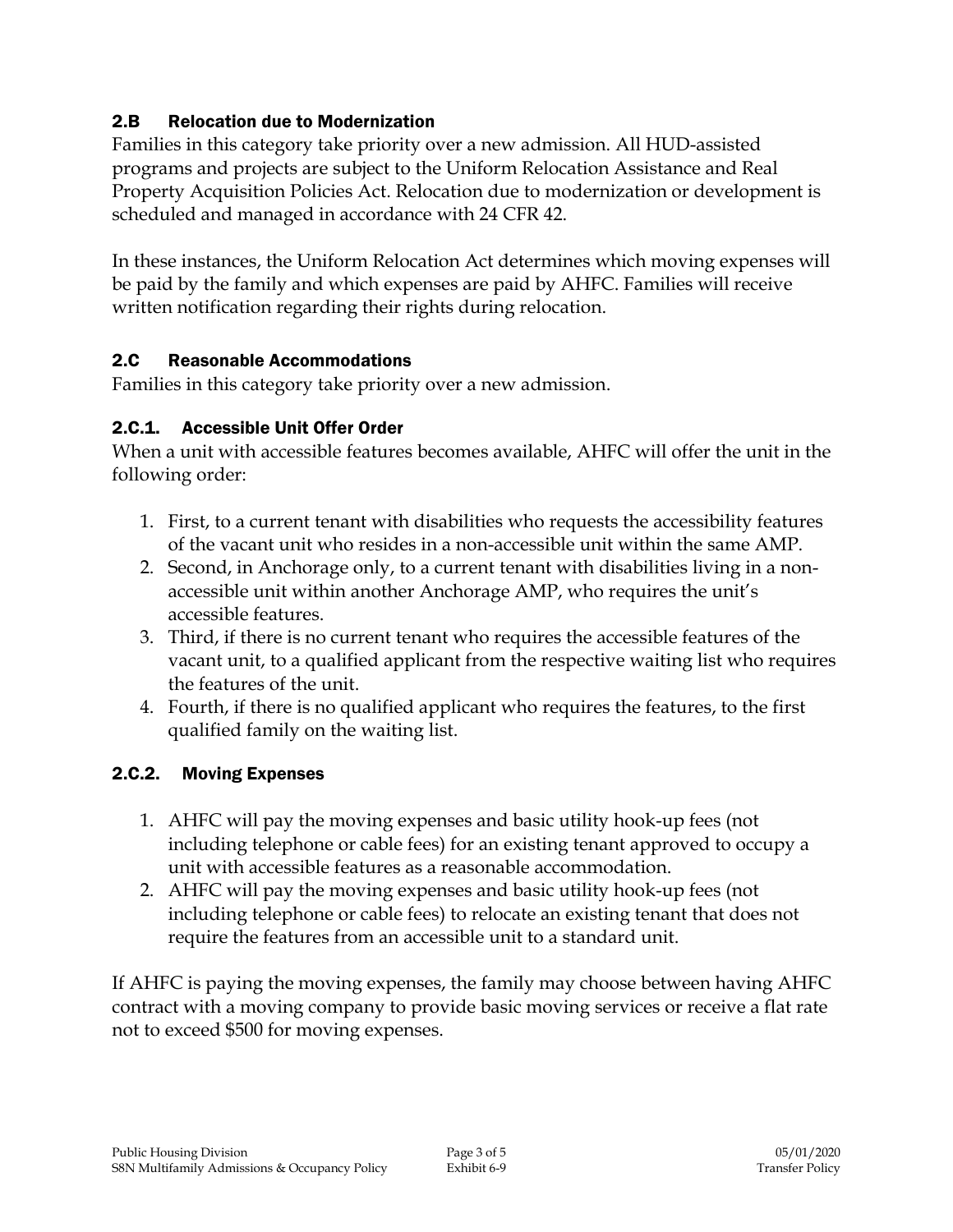#### 2.D Administrative

#### HUD Regulation 24 CFR 880.603(f)

(c) Reexamination of family income and composition

(1) Regular reexaminations. The owner must reexamine the income and composition of all families at least every 12 months. After consultation with the family and upon verification of the information, the owner must make appropriate adjustments in the Total Tenant Payment in accordance with part 5 of this title and determine whether the family's unit size is still appropriate. The owner must adjust Tenant Rent and the Housing Assistance Payment to reflect any change in Total Tenant Payment and must carry out any unit transfer required by HUD.

#### AHFC Policy

- 1. AHFC will determine the appropriate unit size for the family based on its composition at the most recent certification.
- 2. AHFC determinations of appropriate unit size will be provided to the family in writing.
- 3. The family is fully responsible for the costs associated with the move.

#### 2.E Family Requests

Tenants may request to transfer for one of following reasons: employment, child or day care, medical care, or educational opportunities. The family is fully responsible for the costs associated with the move.

# 3. Notice to Move

Whenever a family is required to move, AHFC will provide a written notice to the family with their rights and the deadline to move.

# 4. Family Fails to Move

If a family refuses to move or is not moved within the allotted time period, the family has violated the lease agreement. Failure to move is a serious violation of the lease. If the family cannot move within the time limit, the family may request a time extension not to exceed five (5) business days.

# 5. Documentation

AHFC will maintain a listing of all required and requested transfers. This documentation will be archived following the procedures for archiving waiting lists.